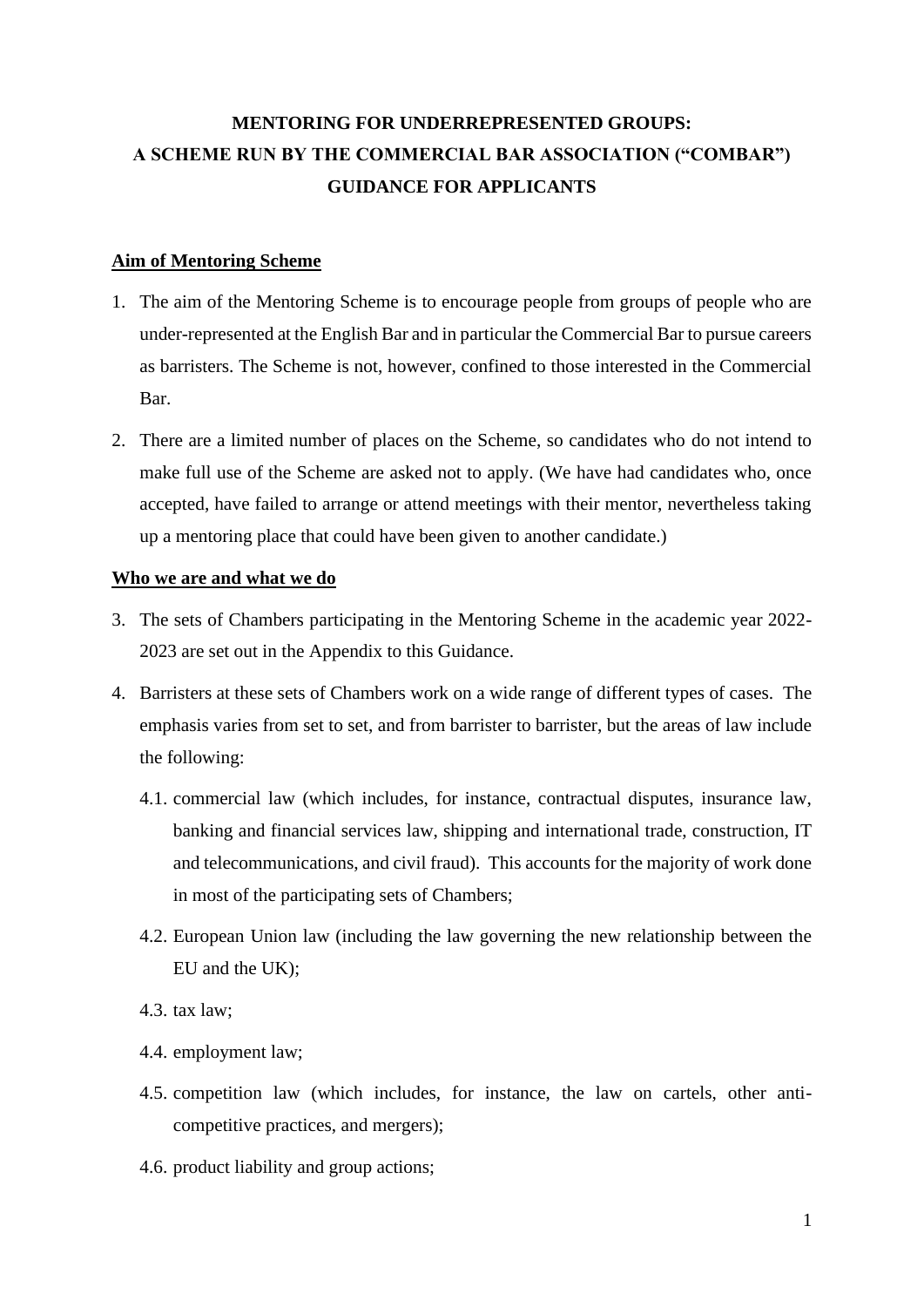- 4.7. professional negligence and liability;
- 4.8. insolvency law;
- 4.9. public law; and
- 4.10. white collar crime.
- 5. Although the mentors' experience is likely to be in one or more of the areas set out above, and they will be unable to offer detailed advice in relation to areas of practice outside those areas, the mentoring scheme is open to those interested in a career at the Bar generally, or non-commercial parts of the Bar, and not only those interested in a career at the commercial Bar. However, candidates who are hoping to practise in very dissimilar areas of law (such as criminal law) may wish to look at alternative schemes.

## **Eligibility**

- 6. Eligibility criterion 1: Prospective mentees may apply for the Scheme at any time from their first year of undergraduate study (whether in law or any other discipline). Applicants may be of any age and any background, but they should not have already been awarded a pupillage, or have commenced pupillage. Experience suggests that applicants are likely to get the most out of the scheme if they apply earlier in their university career but the scheme can be worthwhile at other times.
- <span id="page-1-0"></span>7. Eligibility criterion 2: Prospective mentees may be from any group(s) which is/are underrepresented at the English Bar or the Commercial Bar. For instance, such groups may (nonexhaustively) include: $<sup>1</sup>$ </sup>
	- 7.1. people with disabilities;
	- 7.2. Black people;
	- 7.3. people who attended state schools, in particular non-selective state schools, for the majority of their secondary education (i.e. between the ages of 11 and 18 years);
	- 7.4. people who were in the first generation in their family to attend university;
	- 7.5. people from less advantaged socio-economic backgrounds (as indicated, e.g., if an

<sup>&</sup>lt;sup>1</sup> In decreasing order of underrepresentation in pupillage according to the official Bar statistics in the Diversity at the Bar 2021 report published January 2022: [https://www.barstandardsboard.org.uk/uploads/assets/be522642-](https://www.barstandardsboard.org.uk/uploads/assets/be522642-160b-433b-af03a910a5636233/BSB-Report-on-Diversity-at-the-Bar-2021.pdf) [160b-433b-af03a910a5636233/BSB-Report-on-Diversity-at-the-Bar-2021.pdf.](https://www.barstandardsboard.org.uk/uploads/assets/be522642-160b-433b-af03a910a5636233/BSB-Report-on-Diversity-at-the-Bar-2021.pdf) COMBAR recognises that the extent to which particular groups are under-represented in particular areas of the Bar, and at different levels of seniority, may differ from the above.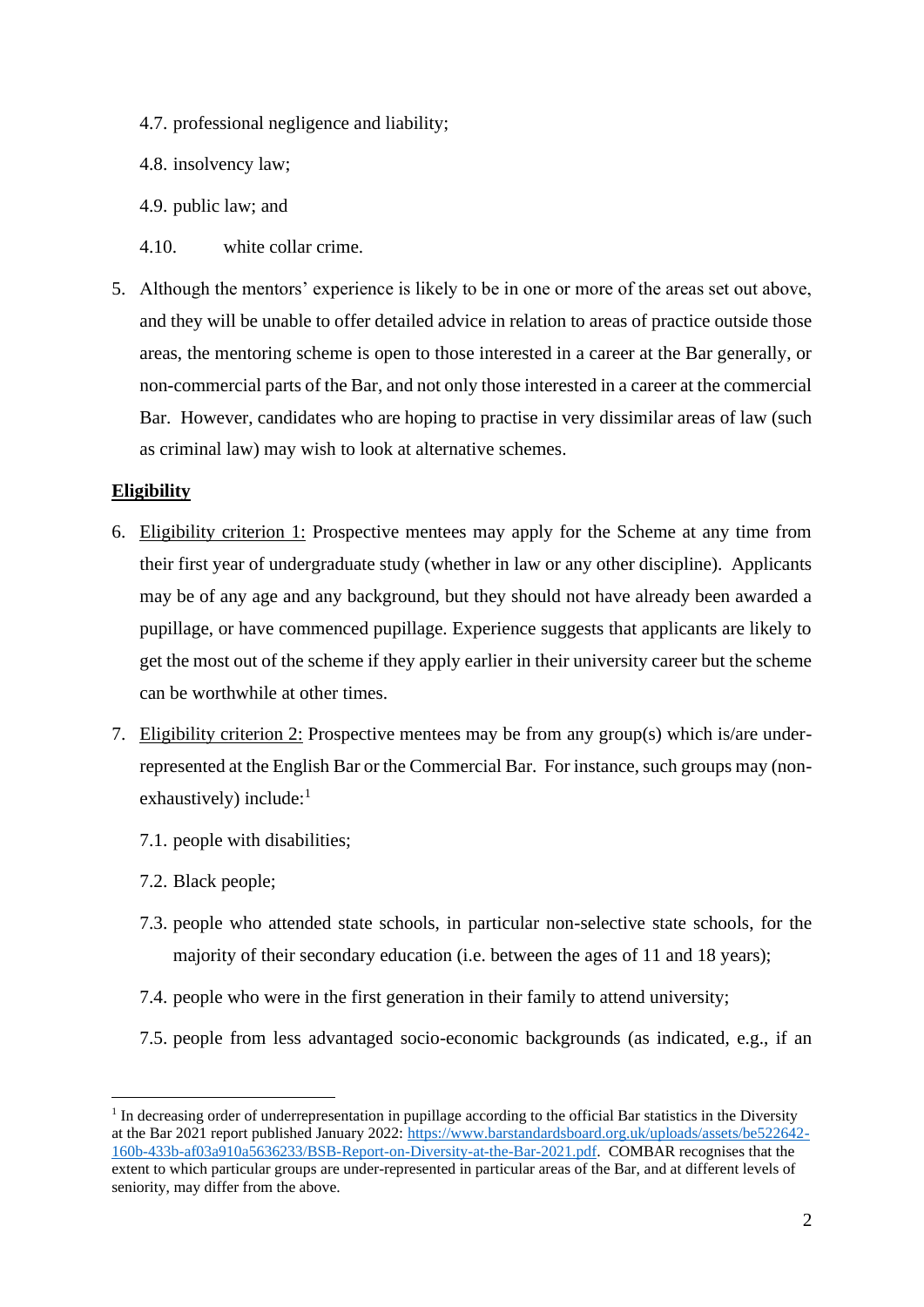applicant was eligible for free school meals, or comes from a family on income support);

- 7.6. LGBTQ+ people;
- 7.7. people who spent time in care;
- 7.8. people from minority ethnic backgrounds (other than Black, which is separately listed above);

7.9. women.

8. Applicants must meet eligibility criteria 1 and 2 (and we recognise that many of our candidates, although by no means all, fall into more than one of the groups listed in paragraph [7](#page-1-0) above, and some may come from under-represented groups not so listed).

#### **Assessment criteria**

- 9. Applications from individuals who meet the eligibility criteria identified above will be assessed according to the following two assessment criteria, which shall be given equal weighting:
	- 9.1. the applicant's need (i.e. how much they are likely to benefit from the mentoring); and
	- 9.2. the applicant's potential to pursue a career at the Bar.
- 10. Assessment criterion 1: In relation to need, difficulties the candidate has faced, the candidate's educational and social background, will be taken into account. Demonstrated access to other assistance will also be taken into account, although having some such access to assistance, as well as having previous knowledge or experience of the Bar, will not prevent applicants being granted a place on the scheme.
- 11. Assessment criterion 2: Potential to pursue a career at the Bar may be demonstrated by reference to the following exclusive criteria, which shall be weighted equally:
	- 11.1. Evidence of intellectual ability. This may, for instance, be demonstrated through educational achievement, in particular in the context of average attainment at the educational settings attended by the applicant.
	- 11.2. Evidence of a desire to pursue a career at the Bar. This may, for instance, be demonstrated through relevant work experience (although it is recognised that applicants will not have had the same work experience opportunities), summer work or extra-curricular activities, or other evidence of commitment to a particular activity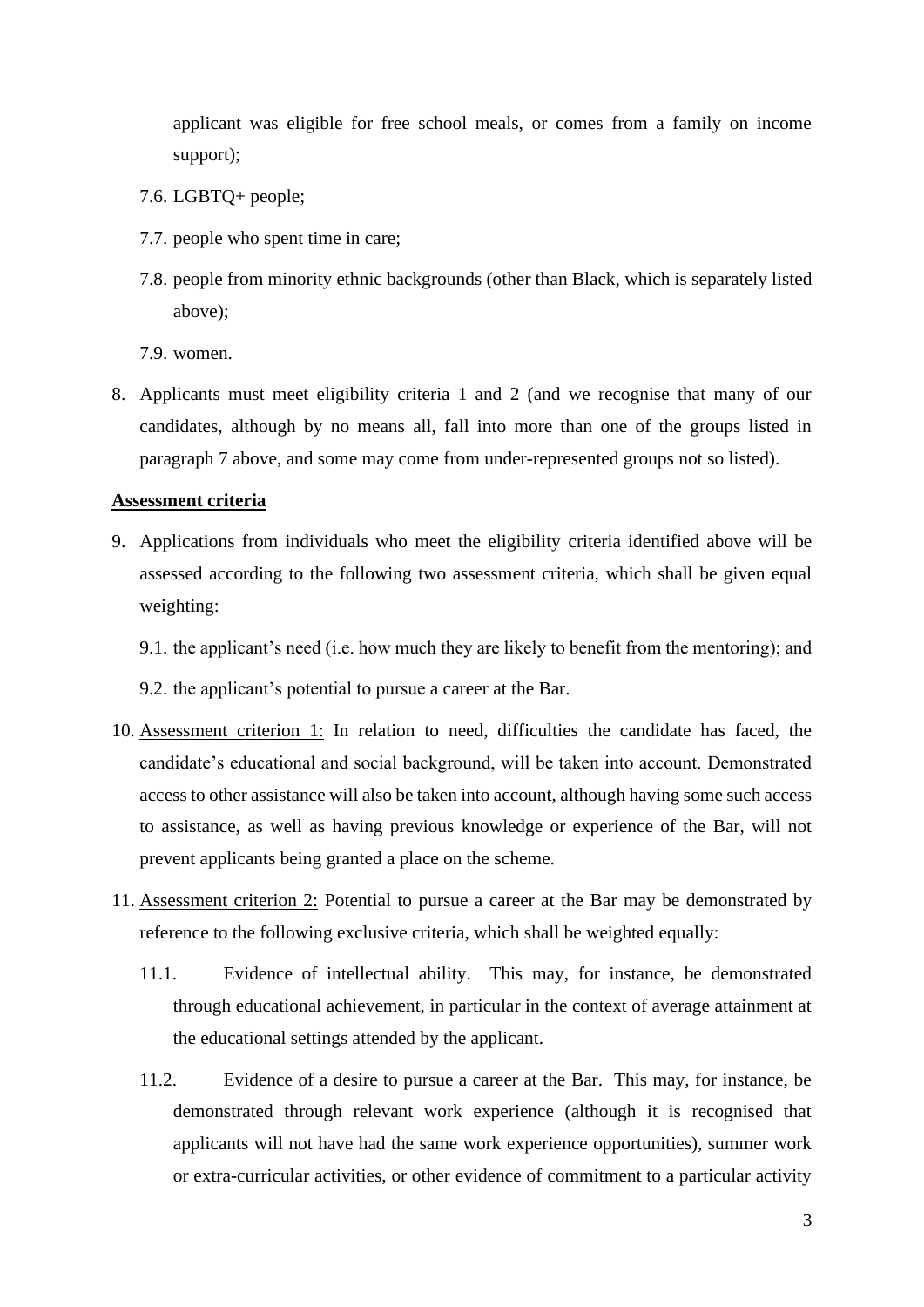or skill.

- 11.3. Evidence of an ability to write and/or speak persuasively, and/or to show compelling reasoning, in particular in the answers to the two long-form questions on the application form.
- 12. When assessing potential to pursue a career at the Bar, we will seek to consider the applicant's achievements in the context of any extenuating circumstances and any other difficulties which they may have encountered.

## **Mini-pupillage and pupillage applications**

13. The Scheme is separate from the mini-pupillage and pupillage application processes of the participating Chambers. It follows that an applicant for mini-pupillage and/or pupillage at any participating set of Chambers will not be at any disadvantage because they have not participated in the Mentoring Scheme, and participation in the scheme will not give particular insight or advice into an individual Chambers' application processes. You are asked to disclose all mini-pupillages which you have undertaken already or secured in the future in your application form because this factors into the assessment of assessment criterion 1.

#### **Process**

14. Applications should be made by midday on 16 September 2022, by e-mail to SocialMobility@combar.com. Successful applicants will be informed by e-mail by 14 October 2022.

## **What the Scheme will involve**

- 15. Successful applicants will be allocated an individual mentor, who will be a member of one of the participating sets of Chambers.
- 16. The Scheme will run between October 2022 and May 2023. During that period, mentees will be offered the following:
	- 16.1. between three and five one-on-one meetings with your mentor (as a guide, although some mentees may have fewer or more meetings);
	- 16.2. a workshop on applications for pupillage; and
	- 16.3. subject to developments in the COVID-19 pandemic, a social event for mentors, mentees and members of the participating sets of Chambers.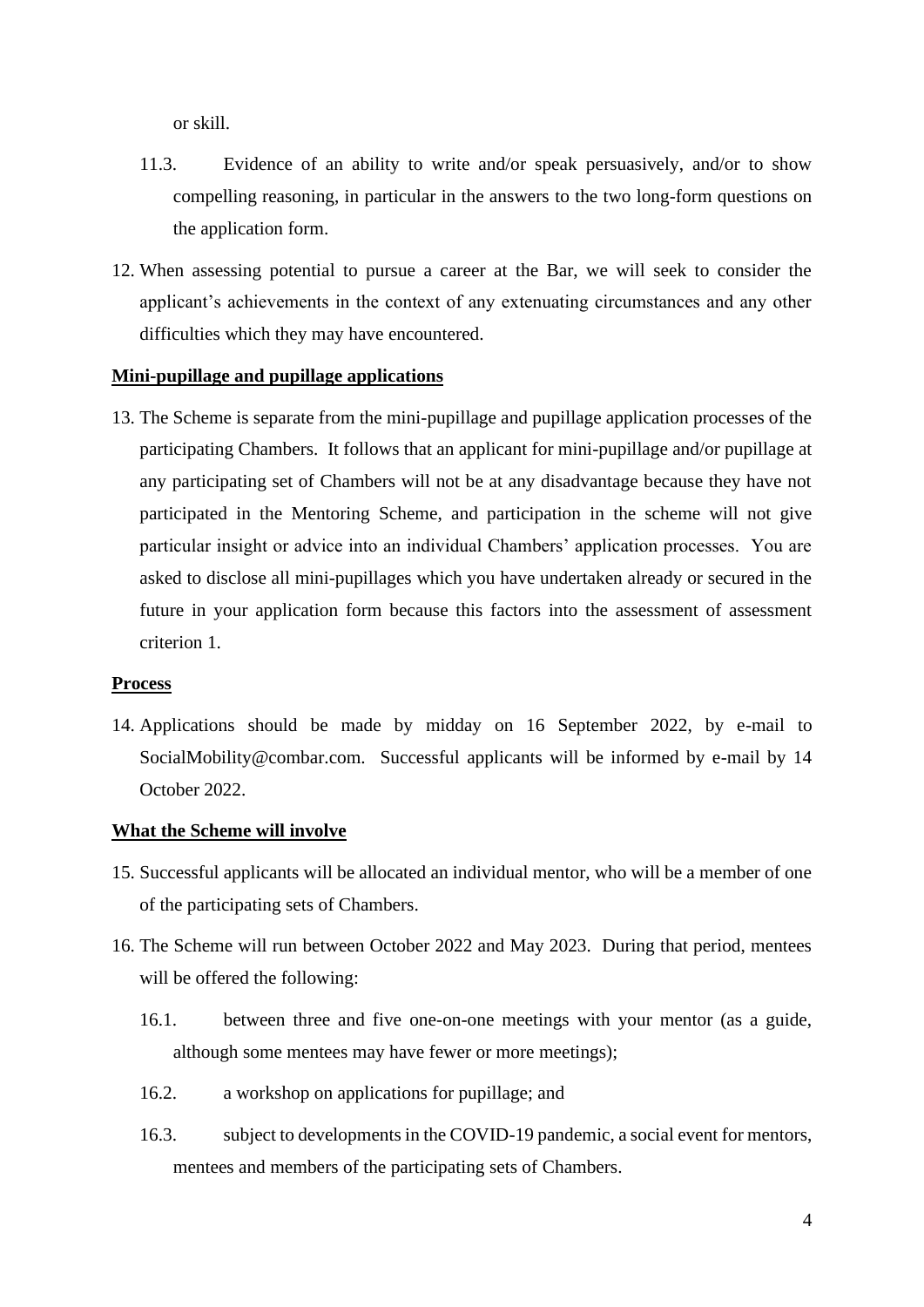- 17. The above sessions will take place in person, to the extent possible; otherwise, they will be held via video-conference (and if mentees prefer, meetings with mentors can always take place via video-conference). Where sessions are held in person, the set of Chambers of which your mentor is a member will reimburse reasonable travel expenses.
- 18. After the end of the mentoring period, mentors are not obliged to (but may agree to) continue to provide assistance to mentees.

## **GDPR**

19. Data provided by applicants and mentees will be processed and held in accordance with applicable data protection regulations, including the requirements of the Data Protection Act 2018. For information on how your personal data is processed, please see our privacy notice, which can be accessed on the GDPR page of the COMBAR website.